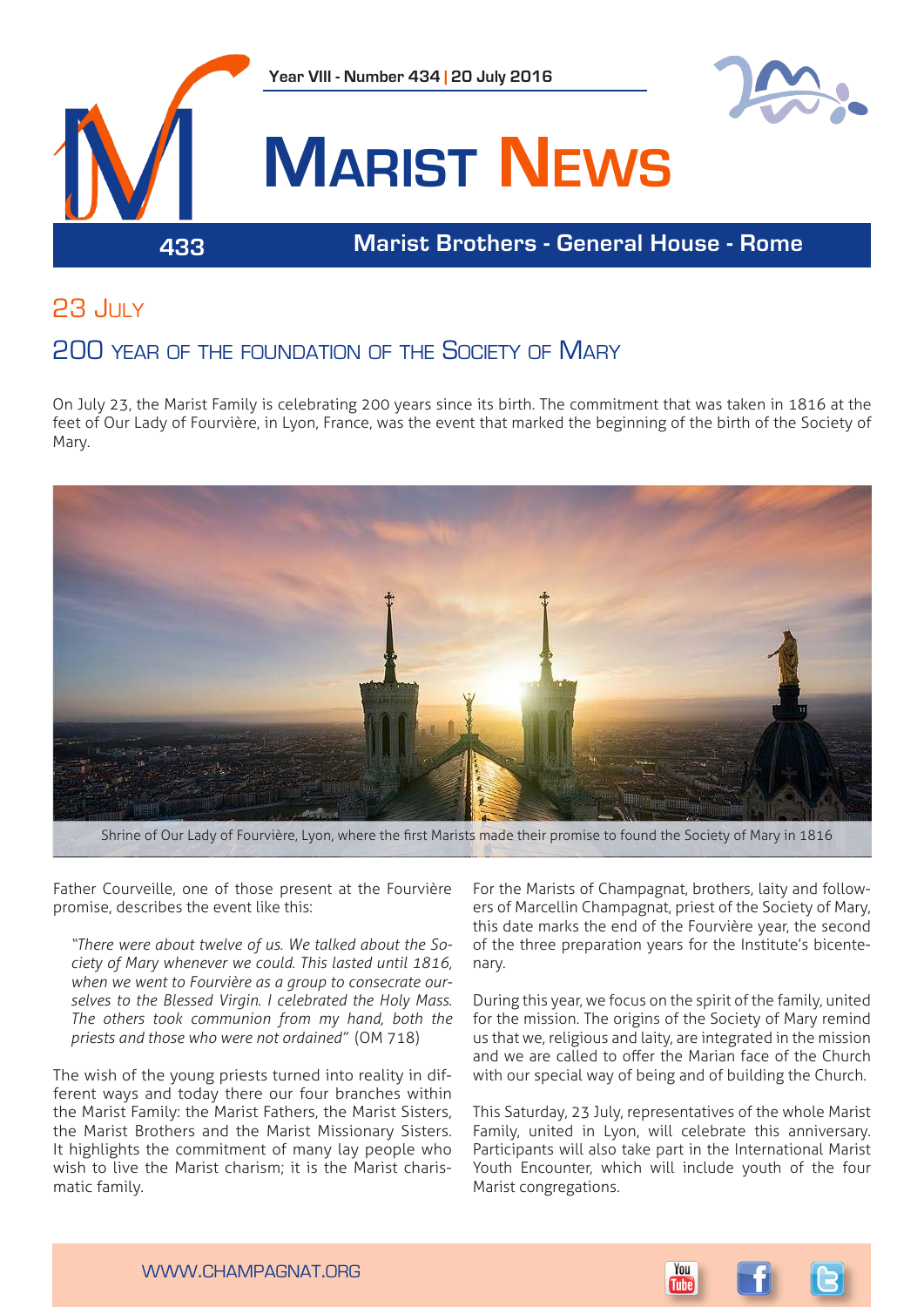### FOURVIÈRE PLEDGE

## "My wish is that there can be a Society consecrated to me in these times of wickedness and unbelief"

On 15 August 2012 we recalled the 200th Anniversary of the words directed by Mary to Courveille "heard, but not with his bodily ears, but from the heart...a Society which will bear my name...calling itself the Society of Mary". Consequently, 12 young men from the major seminary in Lyon, including five newly-ordained priests signed the Pledge of Fourvière on July 23 1816; only 4 persevered in this project, among these were Jean-Claude Colin and Marcellin Champagnat.

They went their separate ways. Jean-Claude Colin was made curate at Cerdon, where his brother Pierre was parish priest. Pierre embraced the Marist project and brought to Cerdon Jeanne-Marie Chavoin and her first companion Marie Jotillon who laid the beginnings of the Marist Sisters. From Cerdon, Jean-Claude Colin and Etienne Déclas began to preach parish missions. Groups of lay tertiaries, from whom the Marist Missionary Sisters of the Society of Mary later took their origin, were formed in subsequent years. Consequently, the multi-branched Society of Mary, the object of the act of commitment consecrated at Fourvière in 1816, gradually took shape.

> *All for the greater glory of God and the greater honour of Mary, Mother of the Lord Jesus.*

*We the undersigned, striving to work together for the greater glory of God and the honour of Mary, Mother of the Lord Jesus, assert and declare our sincere intention and firm will of consecrating ourselves at the first opportunity to founding the pious congregation of Mary-ists. That is why by the present act and our signatures, in so far as we can, we irrevocably dedicate ourselves and all our goods to the Society of the blessed Virgin.*

*We do this not childishly or lightly or for some human motive or the hope of material benefit, but seriously, maturely, having taken advice, having weighed everything before God, solely for the greater Glory of God and the honour of Mary, Mother of the Lord Jesus.*

*We pledge ourselves to accept all sufferings, trials, inconveniences, and if needs be, torture, because we can do all things in Christ Jesus who strengthens us and to whom we hereby promise fidelity in the bosom of our holy mother the Roman Catholic Church, cleaving with all our strength to its supreme head the Roman Pontiff and to our most reverend bishop, the ordinary, that we may be good ministers of Jesus Christ, nourished by the words of faith and by the wholesome teaching which by his grace we have received.*



*We trust that under the reign of our most Christian kind, the friend of peace and religion, this institute will shortly come to light and we solemnly promise that we shall spend ourselves and all we have in saving souls in every way under the very august name of the Virgin Mary and with her help. And may the holy and immaculate conception of the Blessed Virgin Mary be praised.* 

*Amen*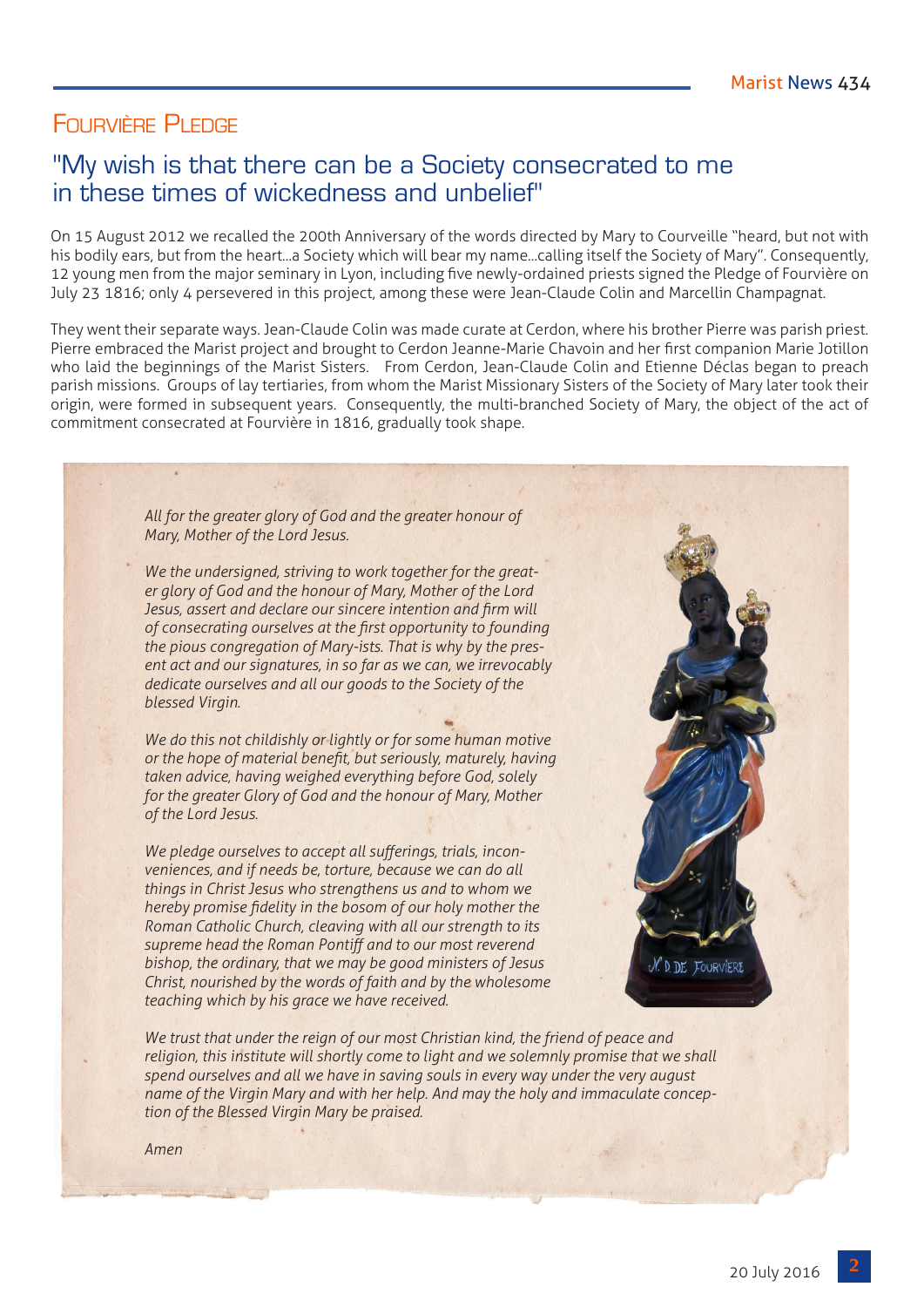#### Marist News 434

### A breeding ground for shared ideals

Twelve seminarians came to the shrine of Fourvière after a long inner pilgrimage. Their spiritual path had begun in Le Puy, as it was the case for many other pilgrims who wished to visit the tomb of the Apostles in Jerusalem, Rome and Santiago. It was indeed in Le Puy where Courveille had started an inner process after hearing a voice "not with the ears of the body, but of the heart" that told him: "My wish is that there can be a Society consecrated to me in these times of wickedness and unbelief".

Their inner pilgrimage had crossed the seminary classrooms and courtyards in Le Puy, and then in Lyon, when the diocese was subdivided. This is where Courveille met Champagnat and the other classmates: "There were about twelve of us. We talked about the Society of Mary whenever we could. This lasted until 1816, when we went to Fourvière as a group to consecrate ourselves to the Blessed Virgin. I celebrated the Holy Mass. The others took communion from my hand, both the priests and those who were not ordained".

The seeds scattered throughout this fruitful spiritual path germinated and grew thanks to a breeding ground for shared ideals, and found confirmation in a profession of faith and a consecration at Mary's feet.



**Linking up with the early Christian faith**

This group of seminarians climbed the Fourvière Hill, an elevated place, a "hill that prays", where nature offers the universal language of beauty, and believers partake in transcendence. The small group carried a germ in their soul, the seed of a new way of being Church they wished to entrust to the Lord's Mother, to the partner who walked along with them through the paths of faith. Fourvière was the first Marian reference point of the Marist foundational charism. Fixing their eyes on Mary, the believer, a new cell of the Church was born  $-$  a Church that wanted to go in pilgrimage to the sources, to the cradle of the ancestors' culture, but also to the origins of the faith.

The shrine dedicated to Mary stands on the ancient pagan city were the bishop Saint Pothinus was martyrized. He was arrested in 177, under the rule of Marcus Aurelius, together with a group of Christians, who became the first martyrs of Lyon. He died in prison because of the mistreatment he suffered at the hands of his torturers. His successor was Saint Irenaeus, who received the faith from Saint Polycarp, who in turn had received it from the Apostle John. This high land received the early seeds of the faith, and was irrigated by the blood of martyrs. It was a meeting point with the early Church agreed upon by the group of seminarians from Lyon, an early Church with which they connected through the witnesses to the faith, and a place that became a reference icon for their mission.

#### **Stating their intentions and purposes**

The pilgrims are twelve apostles newly elected for the mission. Advised by their spiritual director, they envisioned wide horizons for their future. Some were priests; the rest had not been ordained yet. They carried in their pockets a statement of intentions they wanted to place at the foot of the miraculous statue of Our Lady of Fourvière as they committed to devoting themselves to the new Society of Mary.

The Mother of Fourvière welcomed and accompanied the project of this Apostolic Church cell that was being born. "I was the support of the emerging Church, and I will be so again in the last days. These words presided over the beginning of the Society", and "acted as a foundation and a source of encouragement".

The "sincere intention and determination" to consecrate themselves was a collective commitment. The pilgrims' promise expressed by "the ceremony and the signature" took place on July 23, 1816. This is considered as the foundation date and the first official act, although private, carried out by the candidates to the Society of Mary.

*Br Antonio Martínez Estaún*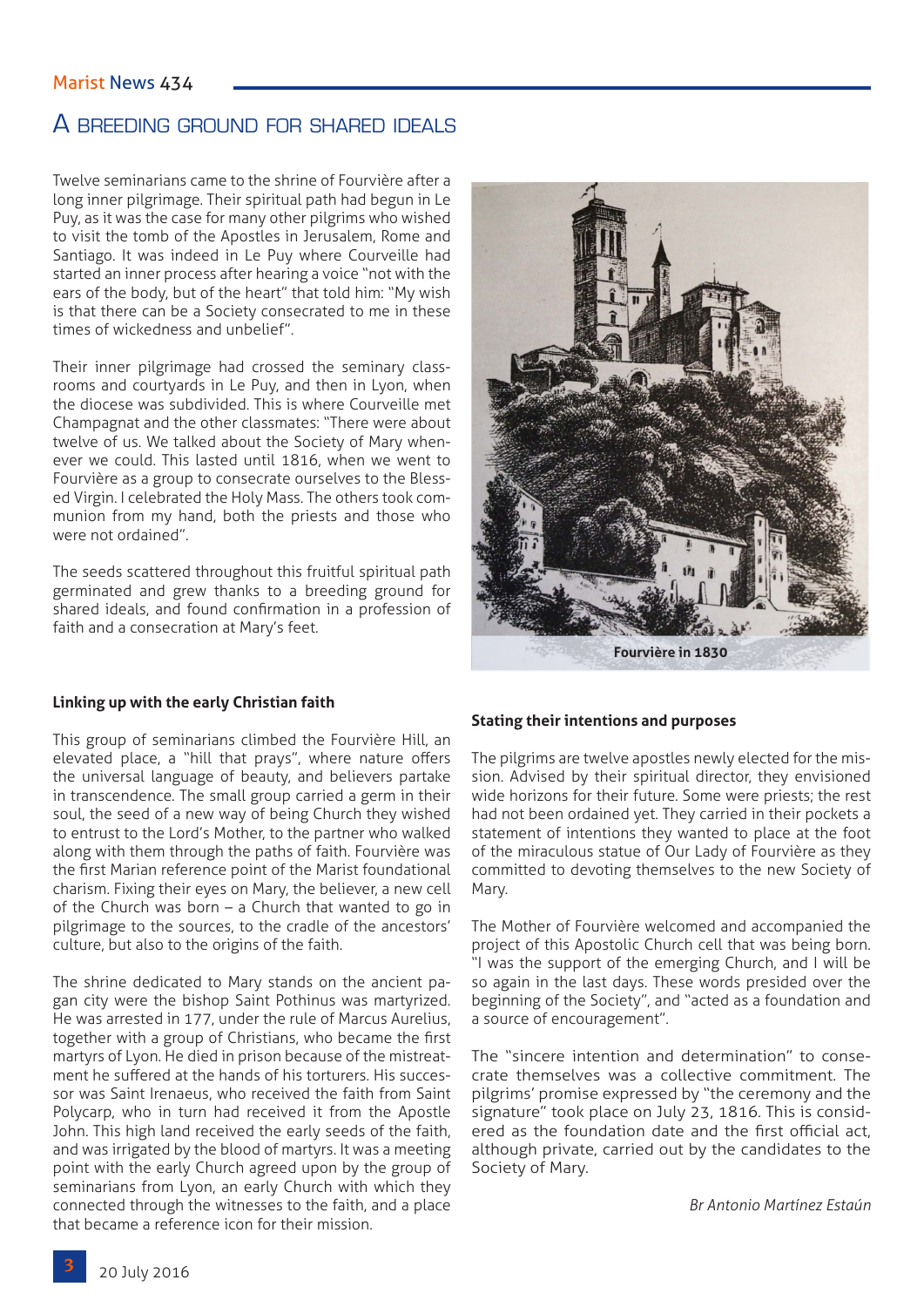# Marist Fathers and Brothers

After the promise of Fourvière, in 1816, the newly-ordained Jean-Claude Colin was appointed parish priest of Cerdon for six years. During this period, he worked in the first draft of what is called the "rule" of the Congregation. He wrote to Pope Pius VII and, following the recommendation of the Pontiff, went to Paris to visit the Nuncio. He turned out to be a good negotiator and was recognized for his modesty and sincerity. For his dedication, tireless work for the foundation, at the recognition of the new Society, he was elected Central Superior of the small group of Marists of Belley and Lyon in 1830. On April 29, 1836, after the priestly branch of the society was approved, Fr. Colin was elected first Superior General and received the great responsibility of the Mission in the Western Pacific.

During the 18 years of his generalship, the Society grew considerably. He founded several houses in France and sent many Marists to the Mission field in Oceania. He also devoted much time to writing the constitutions. It was a time of many challenges and difficulties.

Jean-Claude Colin was a man of deep passion for the "Work of Mary" and "Her Society". A holy man with a great love for the Blessed Virgin. His modesty and firmness became well known. His fine intelligence and determination made him a



**Jean-Claude Colin, founder of the Marist Fathers**

person with a great personality. He died at La Neyliere on November 15, 1875, two years after the constitutions were approved by the Holy See.

The Marist Fathers seek to bear witness, in the style of Mary, of the Church of Jesus Christ, a humble and servant Church, reaching all, especially the most abandoned. This is their mission. They are present in 37 countries and their priority is to proclaim the Gospel to young people, especially those with difficulties, and to non-believers.

## **MARIST SISTERS**

Jeanne-Marie made was born in a French village called Coutouvre, northwest of Lyons, on August 29th, 1786. Jeanne-Marie spent 30 years of her life at Coutouvre. In 1817, when he was 31 years old, she received a letter from Pierre Colin, Jean-Claude Colin´s brother, in-viting her to Cerdon, to collaborate on the Marist project. She knew immediately that this was where God was calling her. With her close friend, Marie Jotillon, she left for Cerdon. Around June 1825, the opportunity arose to have the sisters move to

Belley, where Jean-Claude Colin had also been transferred. The Bishop gave them a larger House and they had there more possibilities for growth as a congregation. In 1838, they settled in Be- lley; they were already 44 sisters, who came from Cerdon and the Belley sur-



**Jeanne-Marie Chavoin, founder of the Marist Sisters**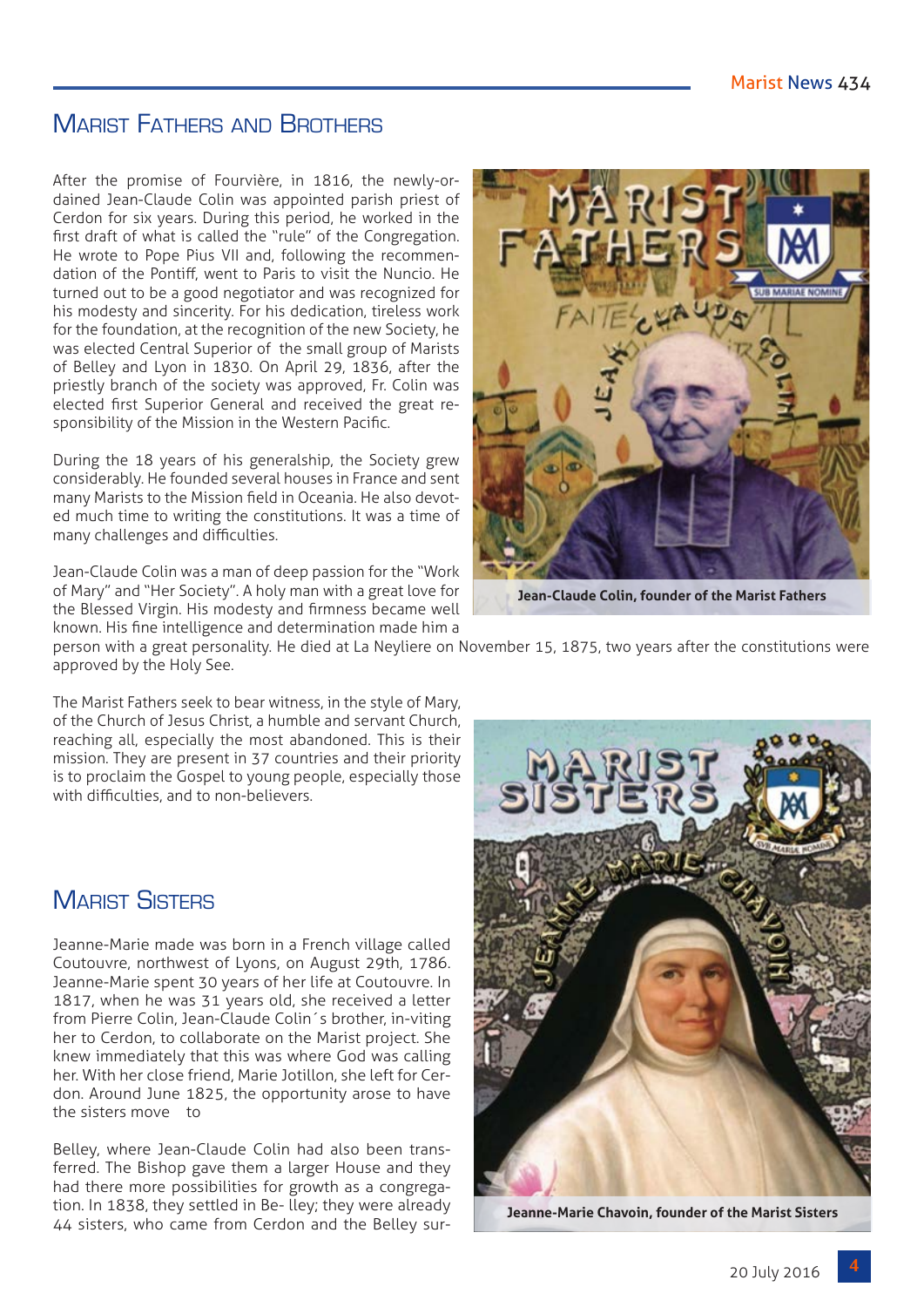roundings, where Jeanne-Marie had lived. Jeanne-Marie Chavoin or Mother St. Joseph was superior General of the new Congregation until her resignation in 1853. At age 69, she began a new work in Jarnosse, an abandoned and extremely poor village. She was able to live the kind of active religious life that she always wanted for her sisters. He died at Jarnosse, on June 30, 1858, at the age of 71.

Over the years, the Congregation continued to grow and spread to other parts of the world. It is present in 15 countries, with more than 400 sisters who work in areas of education, social work, health, training of lay agents in the Church, and respond to the call where the needs are greatest. Imitating their foundress, they serve others, "as Mary". A presence of Mary among the Apostles that does not dictate the content or methods used to announce Jesus, but which inspires a spir-it of respect for all, of what the Spirit does in each one.

#### ONLINE RESOURCES

In the two letters written to the Marists, the general superiors of the four branches of the Marist Family stressed that the celebration of 200 years since the Fourvière Promise was made is a special opportunity to strengthen the Marist identity as a "Marist family" and give a new impetus in the commitment regarding the work of Mary.

To achieve this goal, various materials were prepared. They are available in the website of the Marist family [\(http://www.maristinter.org\)]((http://www.maristinter.org) and others in the session "Year Fourvière" of our website dedicated to the bicentenary of the Institute [\(http://](http://goo.gl/qjdv0i) [goo.gl/qjdv0i](http://goo.gl/qjdv0i)).

A video commemorating the event is available online: <http://goo.gl/iSOzQe>.

### **MARIST MISSIONARY SISTERS**

As a religious congregation our beginnings date back to Marie Françoise Perroton and ten other brave women who left France between 1845 and 1860, to respond to the Christians on the island of Wallis in the Pacific that had requested that "some devout women be sent to teach women". They formed small communities in Wallis and Futuna, New Caledonia, and later in Samoa.

The organization into a religious congregation took place in several stages. In 1881, the sisters were recognized by the Church as Sisters of the Regular Third Order of Mary (TORM), consecrated by vows as religious women in Diocesan Congregations in the Oceania missions. In 1881 they opened two novitiates to give training to women who were preparing to enter the Congregation: a novitiate in France and one in Wallis. The congregation later spread to Samoa, Fiji, Tonga, Vanuatu, the Solomon Islands and then Boston in the United States and New Zealand.

The first rules of the sisters were written by bishops and priests of the Society of Mary, and several of them worked tirelessly to help the small congregation take its place in the Church. Thanks to their efforts, especially thanks to Frs. Rieu and Grimal SM, the congregation was approved as an Institute of Pontifical Right in 1931, with a mandate for the universal mission.

Since its approval, the Congregation has continued



**Françoise Perroton, one of the founders of the Missionary Sisters**

to spread in its field of service, sending sisters to Jamaica, Algeria, Senegal, Mauritania, Burundi, Rwanda, Bangladesh, Madagascar, Philippines, Germany, Tanzania and more recently England.